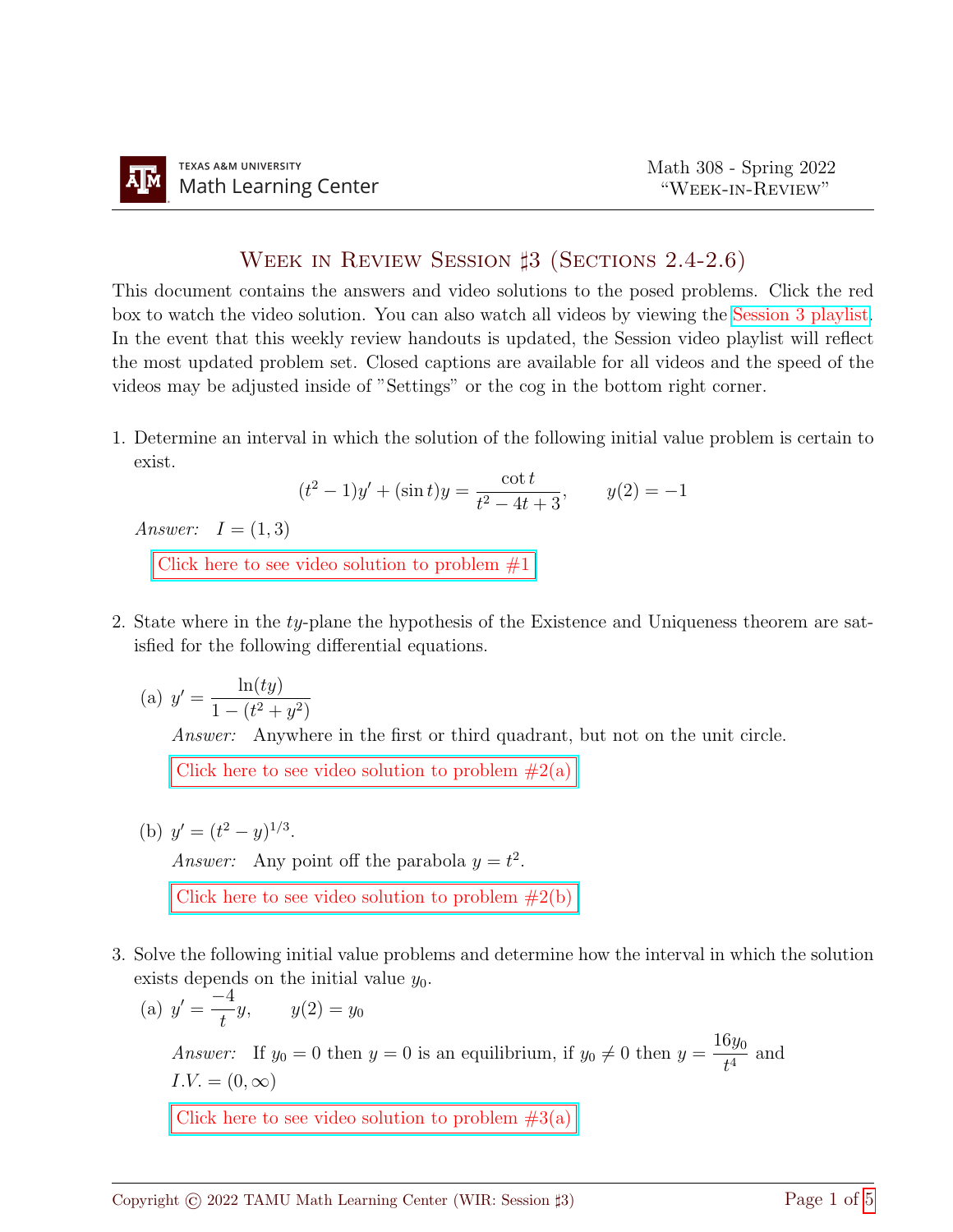(b) 
$$
y' + y^3 = 0
$$
  $y(t_0) = y_0$   
\nAnswer: If  $y_0 = 0 \implies y = 0 \implies I = (-\infty, \infty)$ . If  $y_0 \neq 0$  then  $I = (t_0 - \frac{1}{2y_0^2}, \infty)$   
\nClick here to see video solution to problem #3(b)

4. Verify that both  $y_1 = 1 - t$  and  $y_2 =$  $-t^2$ 4 are solutions to the same initial value problem

$$
y'(t) = \frac{-t + \sqrt{t^2 + 4y}}{2}
$$
,  $y(2) = -1$ .

Does it contradict the existence and uniqueness theorem?

Answer: There is no contradiction because the point  $(2, 1)$  is not above the parabola  $y = -\frac{t^2}{4}$ 4 . For verification that  $y_1$  and  $y_2$  are solutions to the same initial value problem, see video below.

Click here to see video solution to problem  $#4$ 

Video errata: There is a mistake at the 11:00 mark when I wrote out  $f_y$ , we should have that  $f_y =$ 1 2  $\cdot \frac{1}{2}$ 2  $(t^2+4y)^{-\frac{1}{2}} \cdot (4) = \frac{1}{\sqrt{2}}$  $\sqrt{t^2+4y}$ . This does not change our answer as the condition on  $f_y$  is still  $t^2 + 4y > 0$ .

5. Given the differential equation

$$
y'=y^3-4y
$$

- (a) Find the equilibrium solutions.
- (b) Graph the phase line. Classify each equilibrium solution as either stable, unstable, semistable.
- (c) Graph some solutions.
- (d) If  $y(t)$  is the solution of the equation satisfying the initial condition  $y(0) = y_0$ , where  $-\infty < y_0 < \infty$ , find the limit of  $y(t)$  when t increases.

Answer: For parts (a-d), see videos below.

Click here to see video solution to problem  $#5(a)$  and  $#5(b)$ 

Click here to see video solution to problem  $#5(c)$  and  $#5(d)$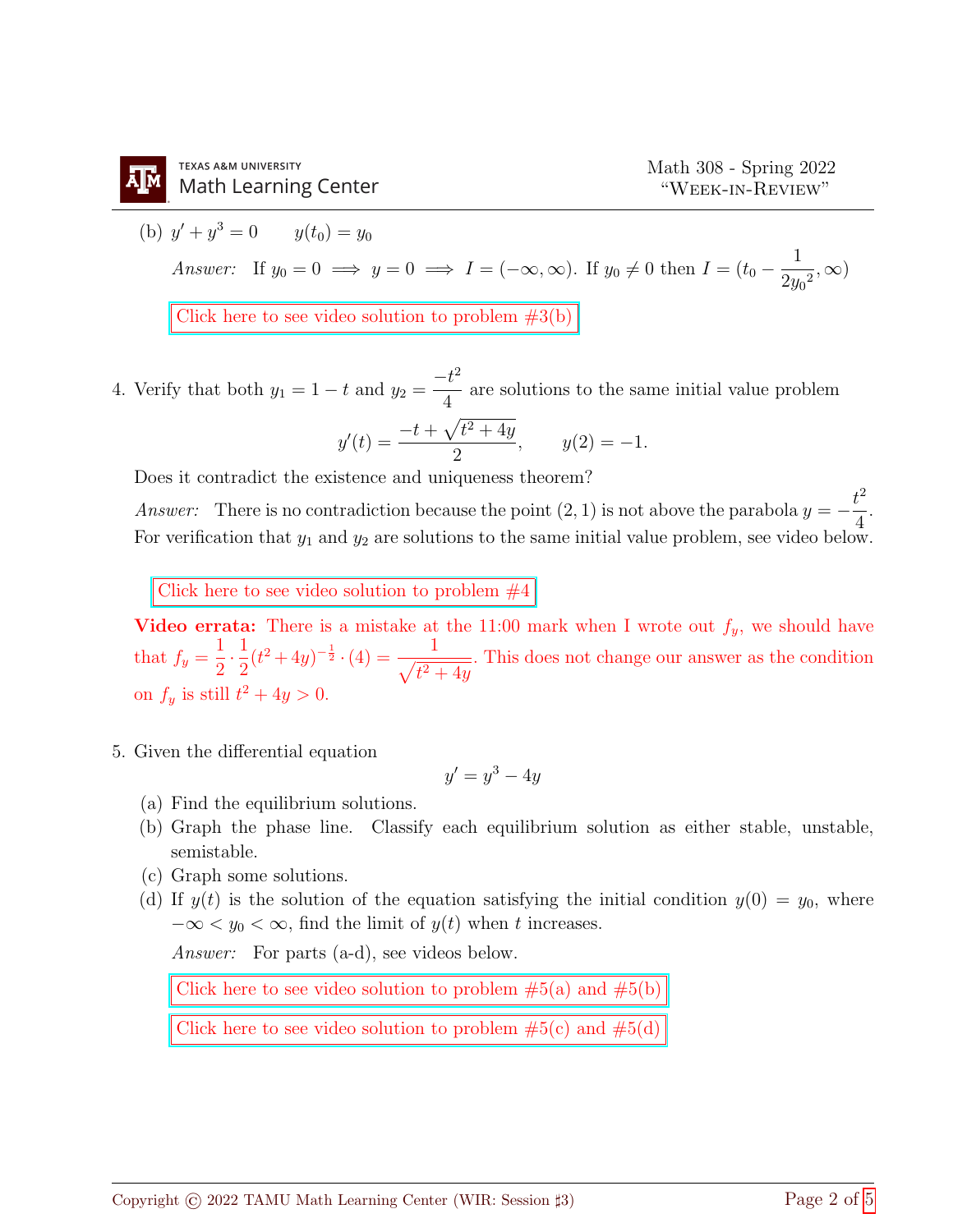6. Given the differential equation

$$
y'(t) = y^3 - 2y^2 + y
$$

- (a) Find the equilibrium solutions.
- (b) Graph the phase line. Classify each equilibrium solution as either stable, unstable, or semistable.
- (c) Sketch the graph of some solutions.
- (d) If  $y(t)$  is the solution of the equation satisfying the initial condition  $y(0) = y_0$ , where  $-\infty < y_0 < \infty$ , determine the behavior of  $y(t)$  as t increases.
- (e) Do any solutions 'blow up in finite time,' namely, do they admit a vertical asymptote? Answer: For parts (a-e), see videos below.

Click here to see video solution to problem  $\#6(a)$  and  $\#6(b)$ 

Click here to see video solution to problem  $\#6(c), \#6(d)$ , and  $\#6(e)$ 

- 7. Determine if the equations are exact and solve the ones that are:
	- (a)  $(2x+5y)dx + (5x-6y)dy = 0.$

Answer: Equation is exact,  $x^2 + 5xy - 3y^2 = C$ .

Click here to see video solution to problem  $#7(a)$ 

(b)  $1 +$  $\hat{y}$  $\overline{x}$ − 1  $\overline{x}$  $y'=0$ 

Answer: Equation is not exact.

Click here to see video solution to problem  $#7(b)$ 

(c)  $(\sin(2t) + 2y)dy + (2y\cos(2t) - 6t^2)dt = 0$ Answer: Equation is exact,  $y \sin(2t) + y^2 - 2t^3 = C$ Click here to see video solution to problem  $\#7(c)$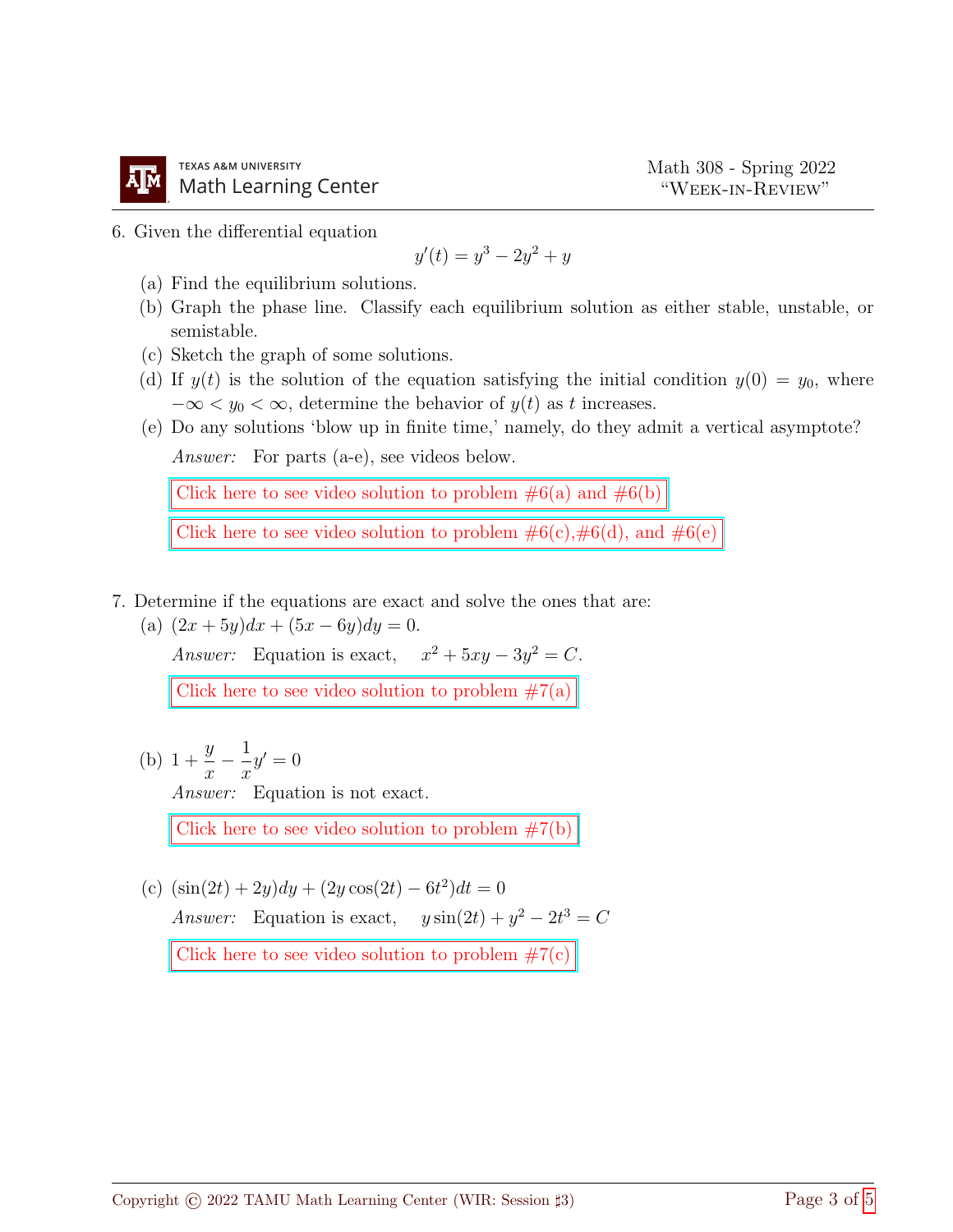8. Show that the following equations are not exact. However, if you multiply by the given integrating factor, the resulting equation is exact.

(a)  $(x^2 + y^2 - x)dx - ydy = 0$   $\mu(x, y) = \frac{1}{2\mu(x, y)}$  $x^2+y^2$ 

Answer: For verification, see video below.

Click here to see video solution to problem  $#8(a)$ 

(b)  $3(y+1)dx - 2xdy = 0$ ,  $\mu(x, y) = \frac{y+1}{4}$  $x^4$ Answer: For verification, see video below.

Click here to see video solution to problem  $#8(b)$ 

9. Find an integrating factor for the equation

$$
(3xy + y^2) + (x^2 + xy)y' = 0
$$

and then solve the equation.

Answer:  $\mu = x$ ,  $x^3y +$ 1 2  $x^2y^2 = C$ Click here to see video solution to problem  $#9$ 

10. Solve the IVP  $(3x^2 + 2xy^2)dx + 2x^2ydy = 0$ ,  $y(2) = -3$ . Answer:  $y = \sqrt{44-x^3}$  $x^2$ 

Click here to see video solution to problem  $#10$ 

11. Solve  $(x^4 \ln x - 2xy^3)dx + 3x^2y^2dy = 0.$ Answer:  $x \ln(x) - x + x^{-2}y^3 = C$ 

Click here to see video solution to problem  $\#11$